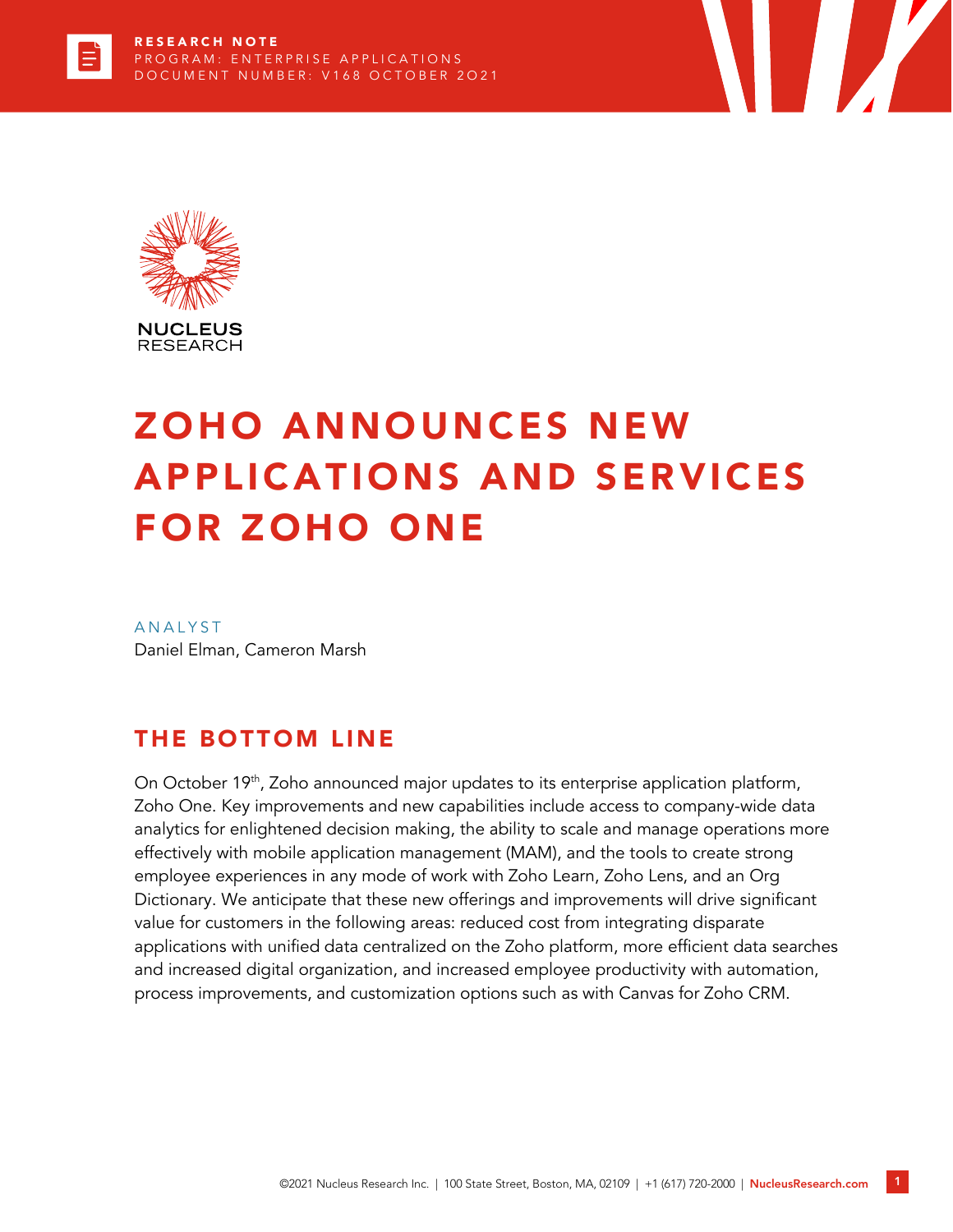### THE ANNOUNCEMENT

On October 19<sup>th,</sup> Zoho announced new apps, services, and significant platform upgrades to help businesses unify systems, data, and teams. The new offerings provide users with the tools needed to overcome disjointed data obstacles and close communication gaps between departments to boost productivity and adaptability. This release coincides with increased demand for business unity capabilities as companies have begun to realize the potential of consolidating business applications on a single platform and attain the associated benefits, including native integration, data security, and scalability. Key points in the release include new employee tools such as Zoho Learn and Org Dictionary, as well as capabilities for enterprise search, mobile application management, and sweeping analytics improvements, including over 1,500 new templates for reports and dashboards, improvements to conversational analytics, and data prep capabilities. The release adds six new applications to the platform's total: Commerce, DataPrep, Learn, Lens, TeamInbox, and Payroll, to augment the platform with additional capabilities to further Zoho's mission of becoming the operating system for business.

#### ZOHO ONE

Zoho One is an end-to-end platform comprised of over 40 enterprise-level web-based or mobile business applications designed to run an entire business on the cloud. It offers a unified suite of Zoho applications and services under a single sign-on to help organizations manage sales, marketing, customer support, HR, financial operations, and other custom solutions that are fully integrated, connecting all departments within a business. Predominantly utilized in the IT and professional services industries, Zoho One has over 40,000 customers located in 160 plus countries and takes business unification beyond integrations by providing an in-house scalable infrastructure to create a completely unified system. It enables employees to work smarter with the help of Zoho's intelligent assistant Zia, gathers insight from company-wide data, and simplifies user provisioning, app deployment, and security policies.

Zoho One is modernizing solutions by equipping users with new offerings that will help unify business systems, data, and teams. Some key features of Zoho One's applications and services include:

New innovations in Zoho's BI and analytics platform give businesses access to organization-wide analytics to consolidate data previously lost between departments and to facilitate confident business decisions. Zoho One users now can access embedded, conversational analytics with cross-departmental insights through natural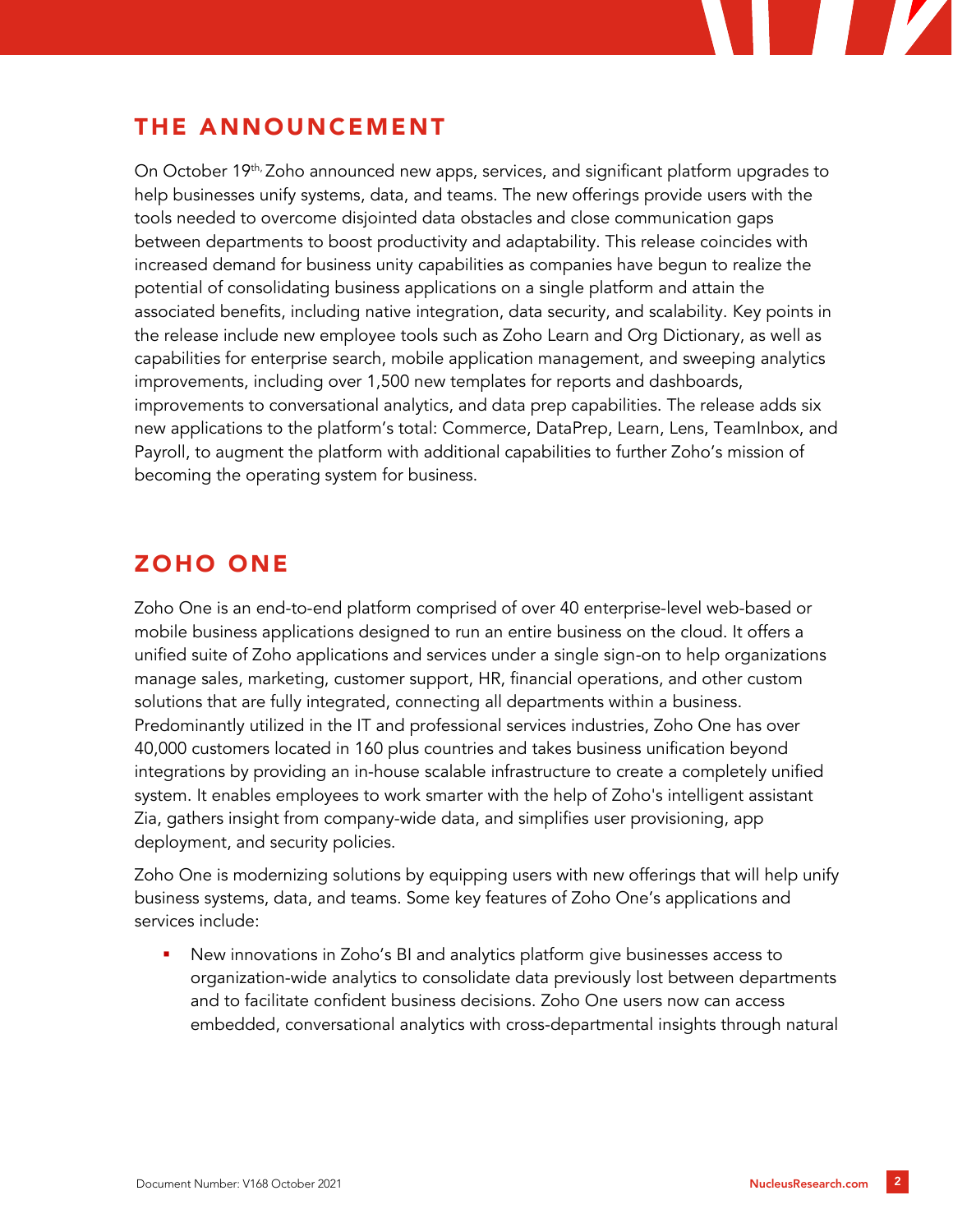language commands powered by Zia Insights. This feature gives users access to over 1500 pre-built analytics dashboards and reports to enable more efficient and precise decision-making. Taking cross-departmental insight capabilities further, DataPrep, a self-service data preparation and management tool, is also now available in Zoho One. This lets users easily integrate, model, and transform data from third-party applications or sources to deliver real-time supplementary insights.

- Work Graph, Zoho's new back-end service, builds a business-wide work graph that is tailored to each employee by mapping interactions between people, resources, and processes to give teams increased clarity of the purpose, plans, and responsibilities of each team member. This service maintains a unique graph for each user and leverages Zia Search to detect natural language to process the most contextually relevant results.
- The addition of mobile application management (MAM) and Zoho Commerce enables users to manage operations better and prioritize employee data and security. MAM supports the shift towards a remote workforce, giving admins the ability to add and manage employee devices. This increased insight and control over specific app permissions, provisioning, and the option to lock or wipe devices remotely supports employee mobility and flexibility. Zoho Commerce equips retailers with all the tools necessary to easily build online shops, as well as the ability to process payments, manage shipping, and analyze consumer data.
- To promote stronger employee relationships, more collaboration opportunities, and overall employee experiences, Zoho One includes features designed to support employees in any work mode. Zoho Learn, a learning management platform, centralizes company information, training materials, introducing a method to foster the growth of employees. This tool helps users capture and retain team knowledge, while measuring the effectiveness of training programs.
- A new organization-wide service, Org Dictionary, offers a central education source for employees by automatically incorporating employee names and other information with consistent verbiage across Zoho applications. This service maintains a dictionary that recognizes and stores a company's unique words like people, designation, and product names, eliminating unnecessary prompts and ensuring accuracy.
- Advancements in the customization and personalization of workspaces through unified consoles, custom dashboards, pre-built widgets, and smart-stack UI enable users to aggregate and explore their applications and services in one centralized view.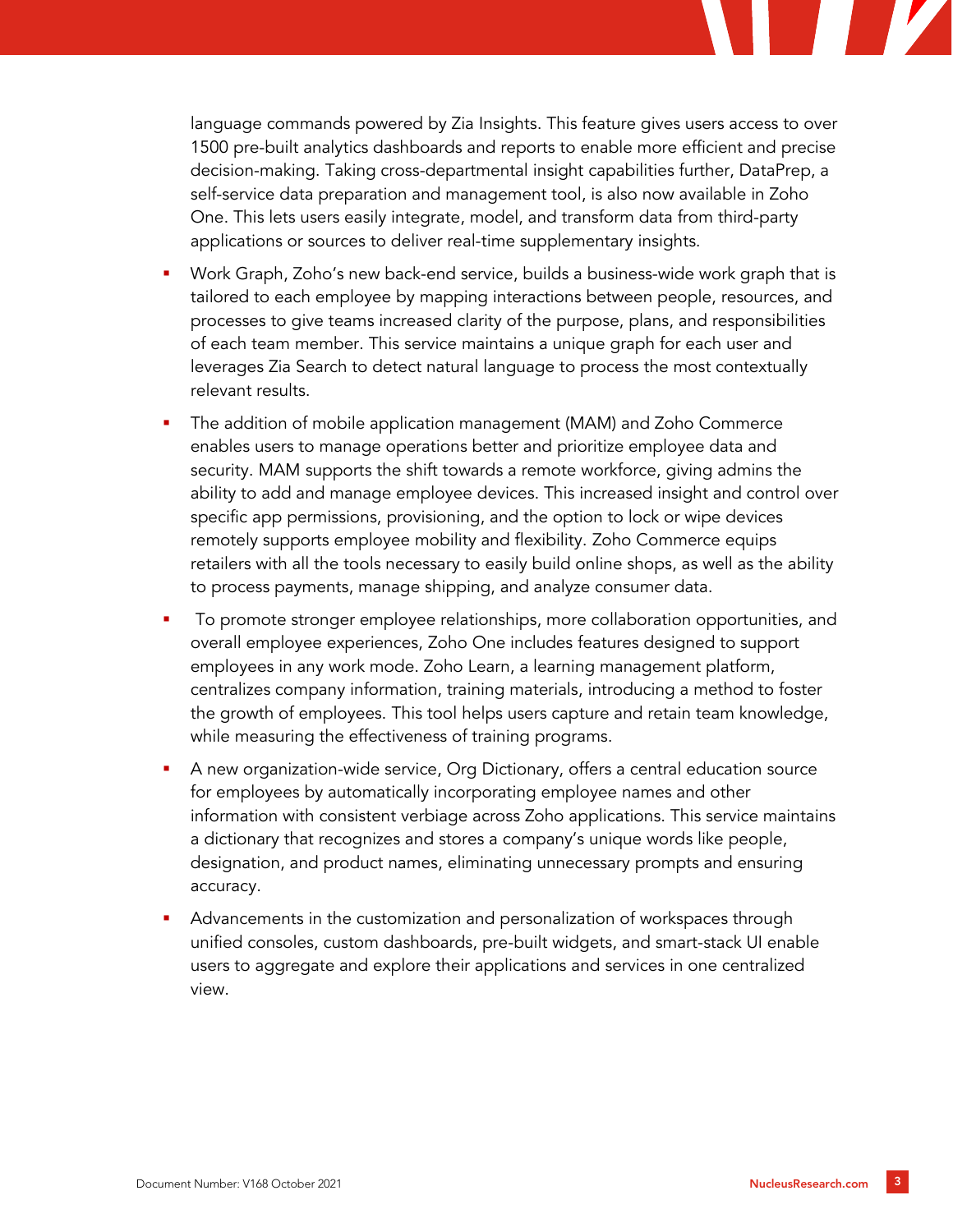## BENEFITS TO CUSTOMERS

Nucleus has identified the following specific benefit areas from the Zoho One update: reduced costs associated with integration, improved digital organization, and increased employee productivity through automation, customization, and more searchable corporate assets.

- Reduced costs associated with the integration of disparate apps. Based on previous research, Nucleus estimates that companies investing in data integration from external applications and data sources spent one to eight times their annual license budget on integration efforts. Zoho's unified data model and cloud-native construction make costs tied to the integration between applications a nonfactor and enabling cross-functional analytics while drastically reducing the need for third-party involvement.
- Improved digital organization. Zoho One's Work Graph feature enables employees to search for relevant materials and creates overall enhancements to a business's digital data organization. Reduced time spent searching for pertinent information grants employees more time to focus on value-add tasks or projects, and with the ability to understand natural language queries, Work Graph allows users across various Zoho applications to make more educated business decisions based on contextual insights from cross-departmental data. Nucleus anticipates that it will help accelerate employee onboarding and facilitate improved collaboration as well once company information and documentation are fully integrated.
- Increased employee productivity. Having access to a user-friendly interface complete with features like interactive training programs translates to improved performance while mitigating the time needed for onboarding. Similarly, updates designed to enhance the personalization of workspaces with centralized dashboarding result in significant bottom-line benefits driven by boosted productivity. Improvements to analytics, as well as increased automation and customization capabilities that extend throughout the platform, should enable employee time savings and productivity improvements.

## LOOKING AHEAD

We've written at length about the growing trend toward consolidation in business technology, with those vendors who offer a comprehensive platform that spans disparate application areas and user groups positioned to be more successful than best-of-breed vendors. Zoho One is among the most comprehensive enterprise platforms available, with